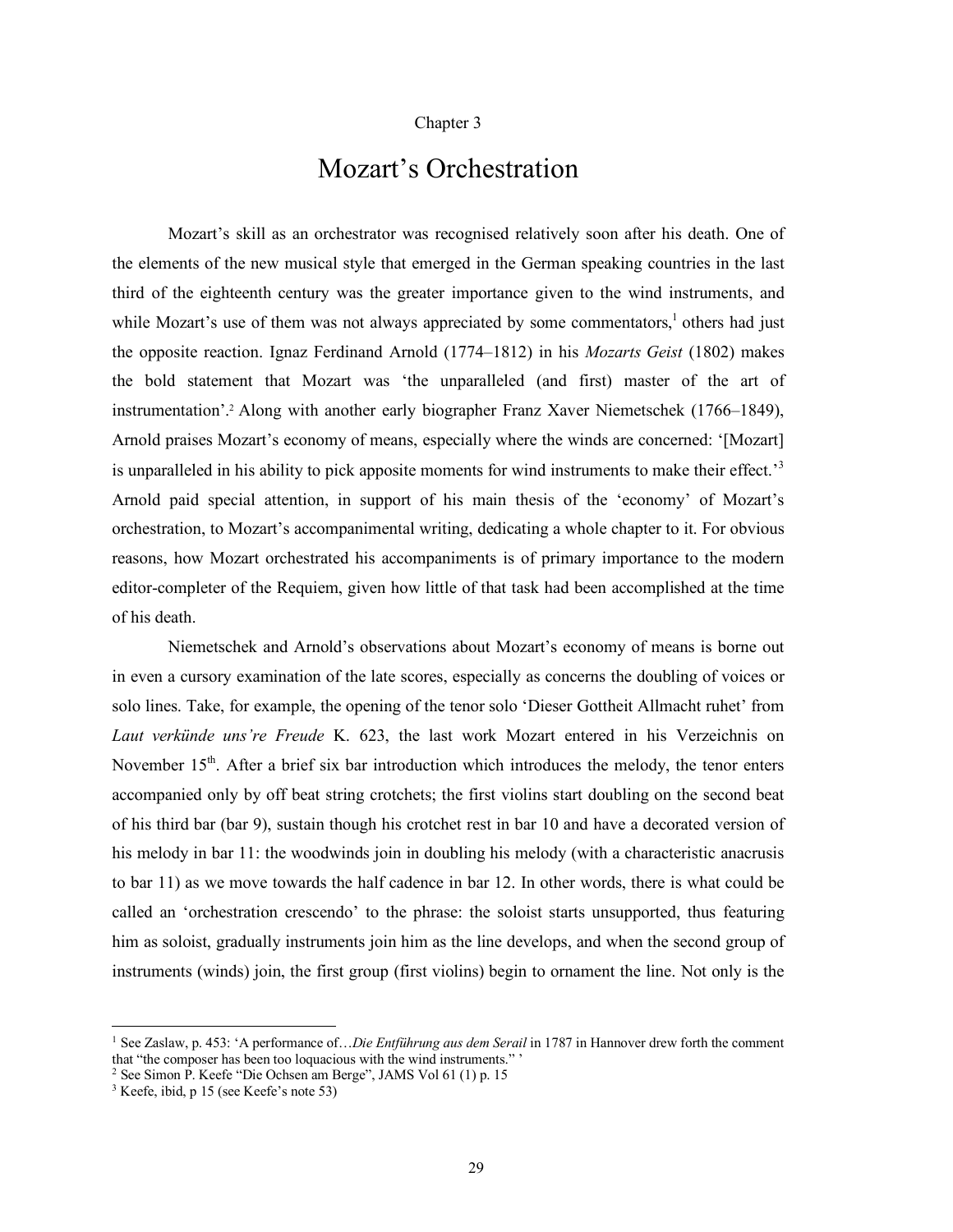arc of the melody amplified by the orchestration, each group of instruments is kept distinct. Simple, yet extremely elegant:



The phrase continues in like manner. What at first could seem like a doubling in the first violins (taking the tenor's D) turns into an independent octave motif; the flute and oboe echo the rhythm of the opening string accompaniment, gently highlighting the change of harmony, while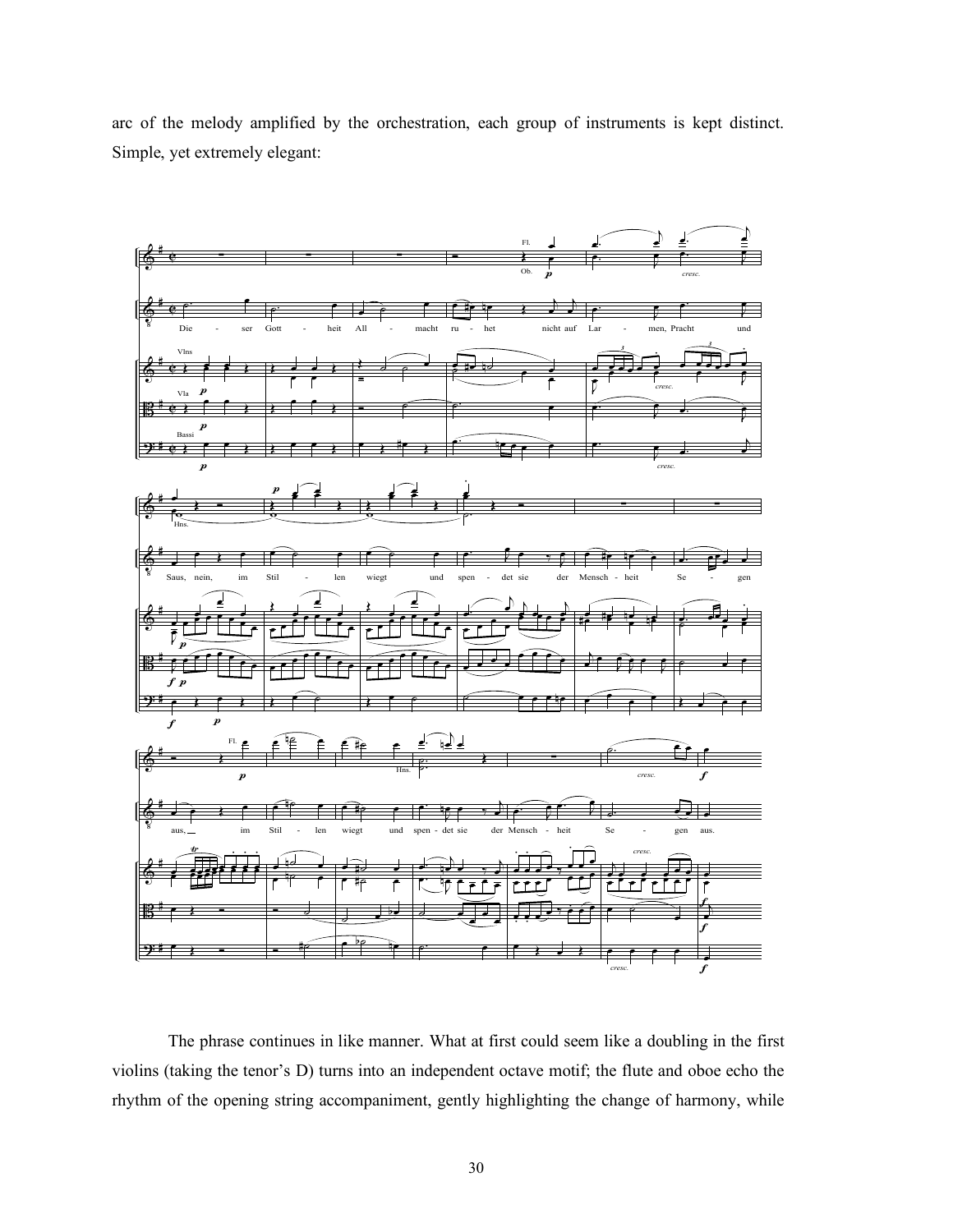the second violins and violas develop their own arpeggiated idea in thirds; the horns provide a pedal tone. The first violins join in the tenor in bar 15—midway through the phrase, but the winds drop out and the second violin/viola arpeggio melts away. The effect? A four-bar phrase where the music seems to blossom (bars 12 to 15), followed by a contrasting phrase, falling chromatically, of lesser energy and greater focus on the soloist. The violins provide a little link (bar 18) to the last phrase which begins in unison—to portray the words "im Stillen"–doubled by flutes and violins in octaves. Note how the basses drop out for half a bar, further emphasising the text, to re-enter with an imitative entry and increasing the chromaticism. We then prepare for the final cadence of this first section, the strings adding energy with a rising quaver accompaniment as the tenor rises to the highest note. Note how the flute holds its entry until bar 23—in the middle of the phrase—to point the cadence. Again, very simple and economical. The music lives and breathes. The function of each gesture is clear and consistent: the primary focus is the solo vocal line, the instruments provide a flexible, colourful accompaniment that maintains its independence while staying in the secondary role.

*As important to this texture as the notes are the rests:* what the instruments don't do is as important as what they do. There is no automatic doubling for bar after bar, which just blurs the line and can lead to a monochromatic effect. This passage shows the power of not doing something, and it is a hallmark of Mozart's accompaniment technique. Compare this passage to 'Ihr Bildniss ist bezaubernd schön' or 'Der Hölle Rache' from *Die Zauberflöte* and one will find much the same thing: a high level of consistency of accompanimental characterisation; flexible, developing textures and never generic doubling. In fact, rarely any literal doubling for more than a few bars, and those few instances usually at structurally significant points such as cadences. This is in stark contrast to much of the orchestration of the Requiem.

One further illustration from 'In diesen heil'gen Hallen' will reinforce the point: note how, when Sarastro sings, in bar 11, the rising scale to the words 'Dann wandelt er an Freundes Hand' the first violins turn their octave doubling of his line into a wonderfully expressive line of their own by continuing to rise when Sarastro's line begins to fall, reaching the high E at the cadence point: simple, elegant and very expressive. If one were trying to reconstruct this violin part from just the vocal line and basso continuo alone, as the orchestrator of the Requiem often had to, how easy it would be to follow Sarastro note for note!<sup>4</sup>

<sup>&</sup>lt;sup>4</sup> Note too how the cellos and basses drop out at the beginning of the phrase to allow Sarastro greater prominence low in his range, and enter in imitation at the fourth when they return a bar later.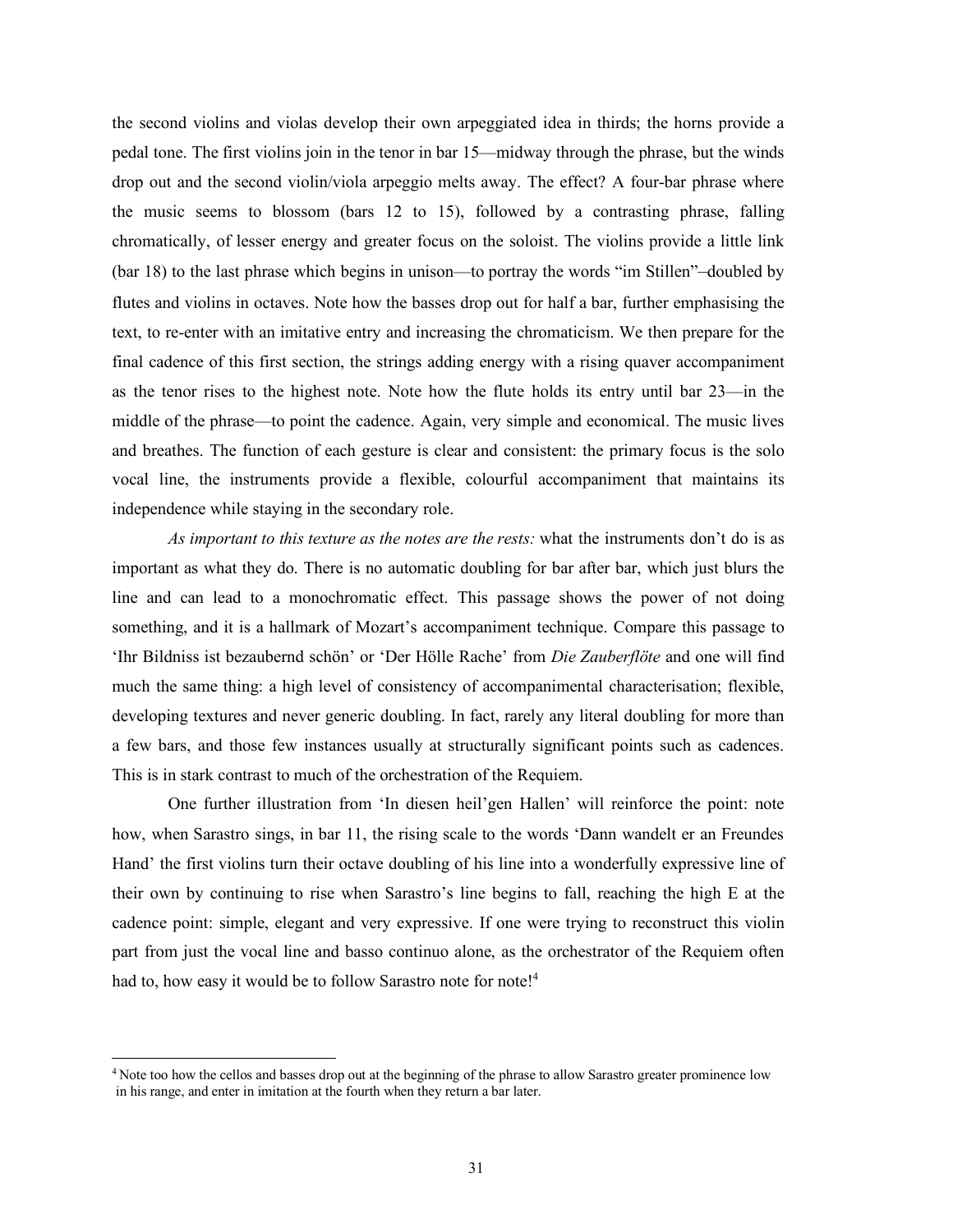

These have been examples of how Mozart accompanied solo vocal lines. Much of the Requiem is of course concerned with four-part choral writing, but here too there are good models, for a homophonic texture at least. The following is a short, but representative, example from No. 24 of La Clemenza di Tito, which premièred in Prague on September 6<sup>th</sup>, 1791, the chorus 'Che del ciel, che degli Dei' (horns, trumpets and timpani excluded):

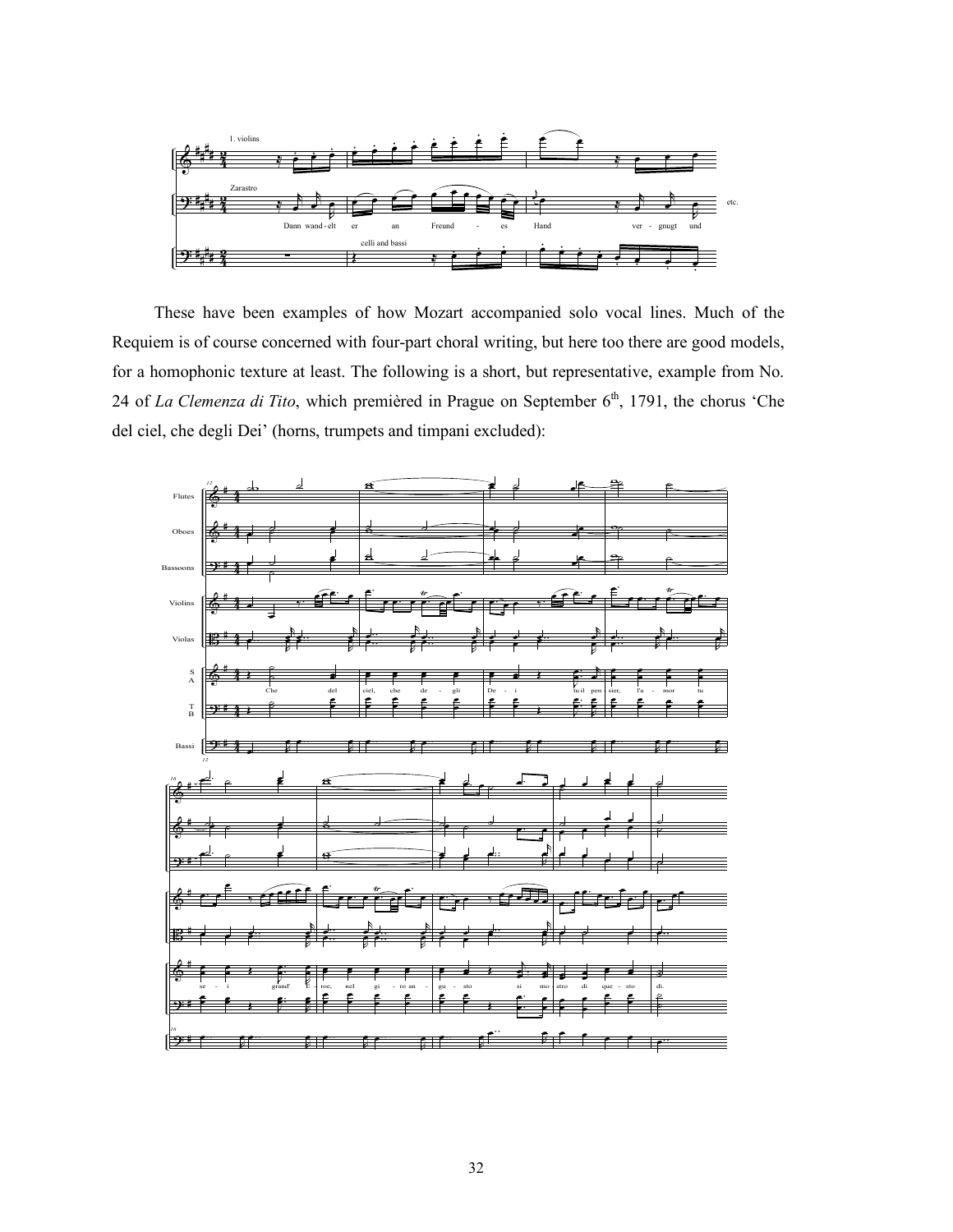Several features are noticeable here: the independent first violin line, which weaves around the soprano of the chorus but does not double it; note how the bassoons only double the orchestra bass line at the cadence, up to that point doubling the melody and an internal part; how the wind complement is independent of the voices, pointing the harmonic rhythm rather than the rhythm of the text; and finally how Mozart gives the bassi their own rhythm to differentiate them from the choral basses, and how the divisi violas follow the rhythm of the bassi rather than the chorus. Small details, but each one contributes to the clarity of the texture, and all differing from the blanket doubling of so much of the traditional orchestration of K. 626.



Finally, from the lovely *Ave verum corpus*, K. 618 from July  $18<sup>th</sup>$ , 1791:

Note again how the first violin weaves its own line around the melody; how the second violin follows first the tenor line then the altos, the violas conversely start with the altos (in a slightly different rhythm) and end with the tenors; how the second violins and violas combine in unison to make an independent countermelody in bar 15; how the second violin follows its own course in bar 17, and finally how the first violin fashions its own completely characteristic figure out of the soprano and tenor parts in bar 17. Never are the choral parts doubled note-for-note by the same instrument for more than two bars: rather, support is provided by independent lines that make sense in their own right.

However instinctive it may have been for Mozart, one can see how the expressivity of his accompaniments and orchestrations is inseparable from the craft, and how hard to emulate! While it might be very reasonably be objected that the job of orchestrating is much easier when it is either part of the compositional process rather than trying to 'retrofit' someone else's work some time afterwards, that was the task facing Süssmayr as he surveyed the *Requiem* torso. Whatever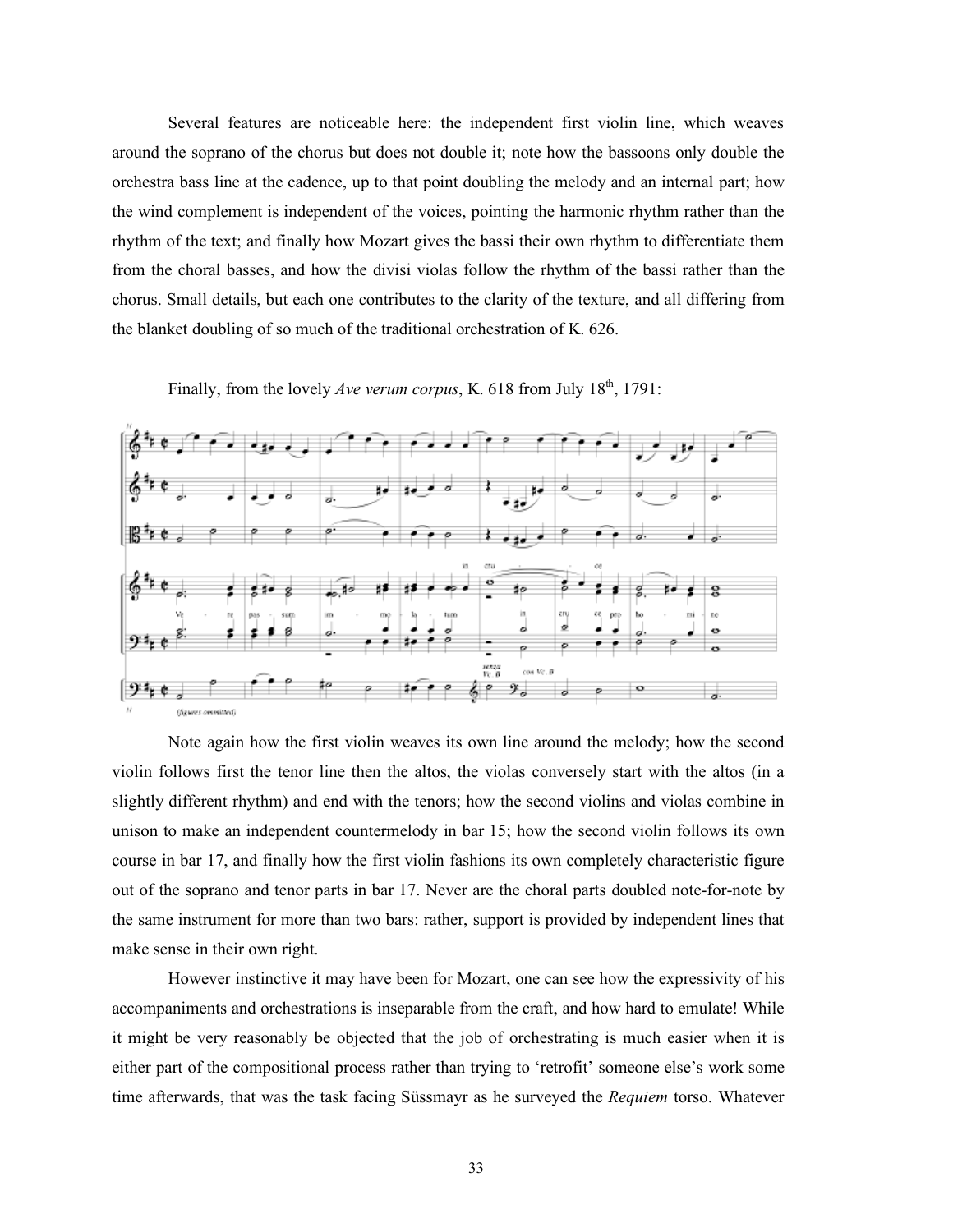verbal instructions he may or may not have received from the ill and dying Mozart, and whatever he may have been able to glean from performances of *La clemenza di Tito* or *Die Zauberflöte*, it can only have been a horribly daunting prospect.

Let us examine the completed instrumented passages of the Requiem to see whether these observations are borne out in Mozart's use of the wind instruments. The first example is taken from bar 18 of the *Requiem aeternam*: note how the basset horns drop out (there is a bar rest added into their part), thus making their entry in bar 19 more effective. Note also how the bassoon line is independent of the chorus: the first bassoon doubles only the first two notes of the soprano line (an octave lower) then holds the C with the tenors. The second bassoon starts on an expressive major second dissonance with the first bassoon doubling the tenors, but holds a three beat note so it is rhythmically independent: the tenors move off the B flat in the homophonic rhythm of the chorus and the second bassoon "catches" the sopranos B flat (an octave lower) on the second half of the first beat and doubles through the end of the phrase. The bassoons provide support and colour while avoiding literal doubling, thus remaining independent:



Another example comes in bar 26 of the same movement, this time in the basset horns. Note how they spin their own independent line out of the first violins dotted semiquaver figure which is used as an introduction to choral sopranos' plainsong melody, which it doubles *a 2*. Notice though, how it does not copy the sopranos quaver rhythm in bar 28 or 31, holding instead a minim: the doubling is not automatic.

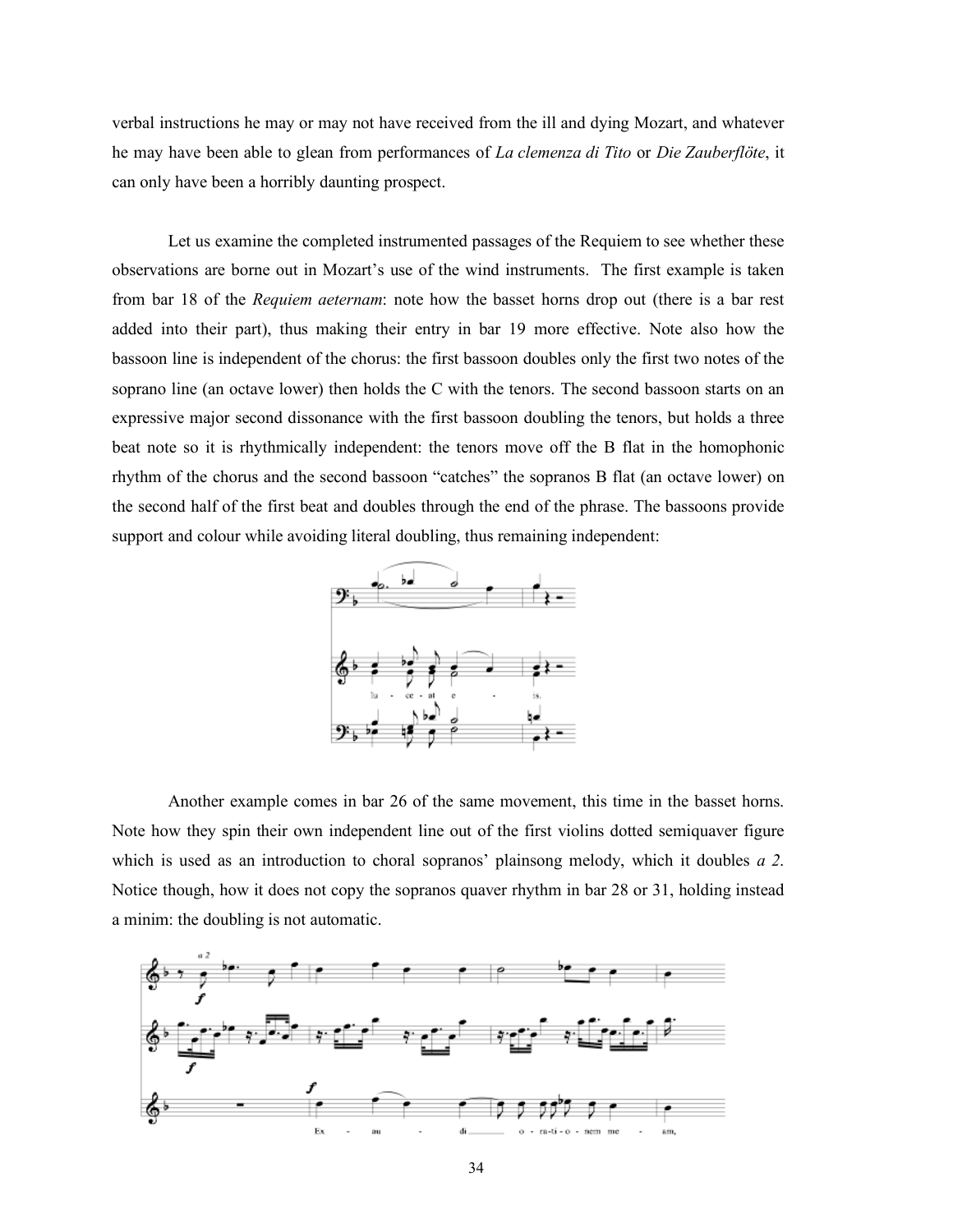Another important feature of this passage is the use of the bassoons, also *a 2*, which double the orchestral basses, not the choral basses, or even the tenors and basses, as is so often the case in Süssmayr's orchestration. This use of bassoons seems to be following a much more baroque model and has implications for later movements in the work for which Mozart did not provide wind parts, such as he *Rex tremendae*. It is also consistent with Albrechtsberger's instructions in his *Gründliche Anweisung zur Composition,* published in 1790, where he states: 'Die Fagotte müssen mit dem Violon, wenn sie nichts obligates haben, einhergehen' <sup>5</sup> (The bassoons should follow the orchestral basses, when they do not have an obbligato part). While it might be objected that Albrechtsberger, although writing in 1790, may have been describing an older tradition that might have been outmoded at the time of writing, it is surely relevant to the portions of the Requiem that have a Baroque model.<sup>6</sup>

The nature of the difficulty of Süssmayr's task, and how he may have gone about undertaking it, is superbly illustrated by Christoph Wolff in the section 'Original and Imitation: Horn Rondo and Requiem' in his book *Mozart's Requiem; Historical and Analytical Studies*: 7

A valuable example of an attempt by Süssmayr to write in Mozart's style is provided by a Concerto Rondo in D Major for Horn, which allows us to make direct comparisons that are germane to the study of the Requiem score. The piece was composed by Süssmayr, but he made lavish use of material by Mozart … It is only necessary to look at the second violin, viola and bass parts and compare Süssmayr's rudimentary and mechanically repeated figuration with Mozart's thoroughly flexible and interesting accompaniment. <sup>8</sup>



K. 412

<sup>≤&</sup>lt;br>Extending *S* Albrechtsberger, Johann, *Gründliche Anweisung zur Composition*, p.379

 $^6$  For a discussion of what can be gleaned from Mozart's Handel orchestrations see Chapter 6  $^7$  Wolff, p 44-51 .

 $7 \text{ Wolff, p } 44-51$ 

<sup>8</sup> Wolff, trans. Whittall, *Mozart's Requiem*, p.44-5  $m \neq 2$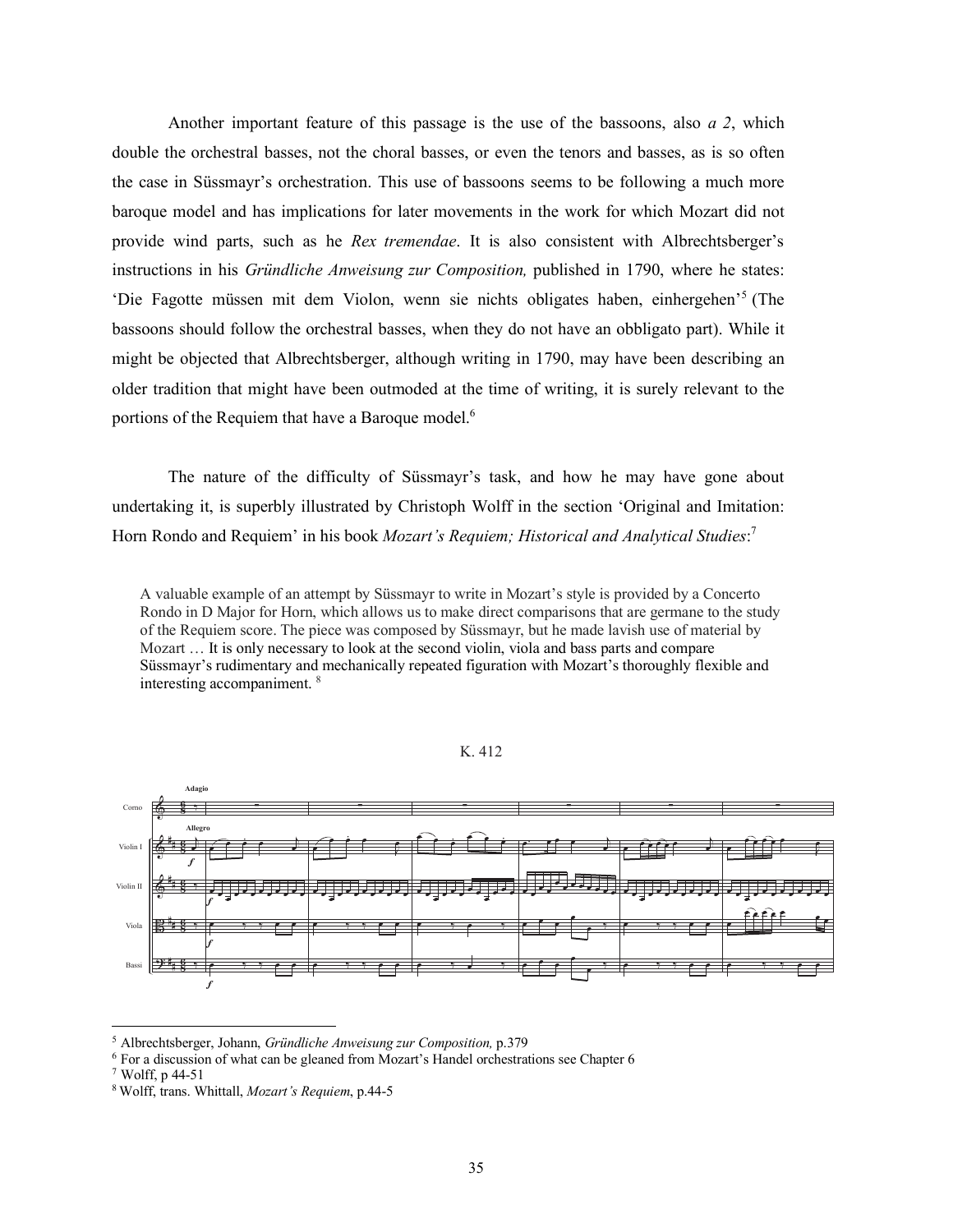



Apart from the inclusion of two oboes in K. 514, the first thing that immediately hits the eye as one surveys the two scores is the paucity of rests and resulting thicker texture of the Süssmayr score. To start with the bass line, Süssmayr's repeated quavers do seem rather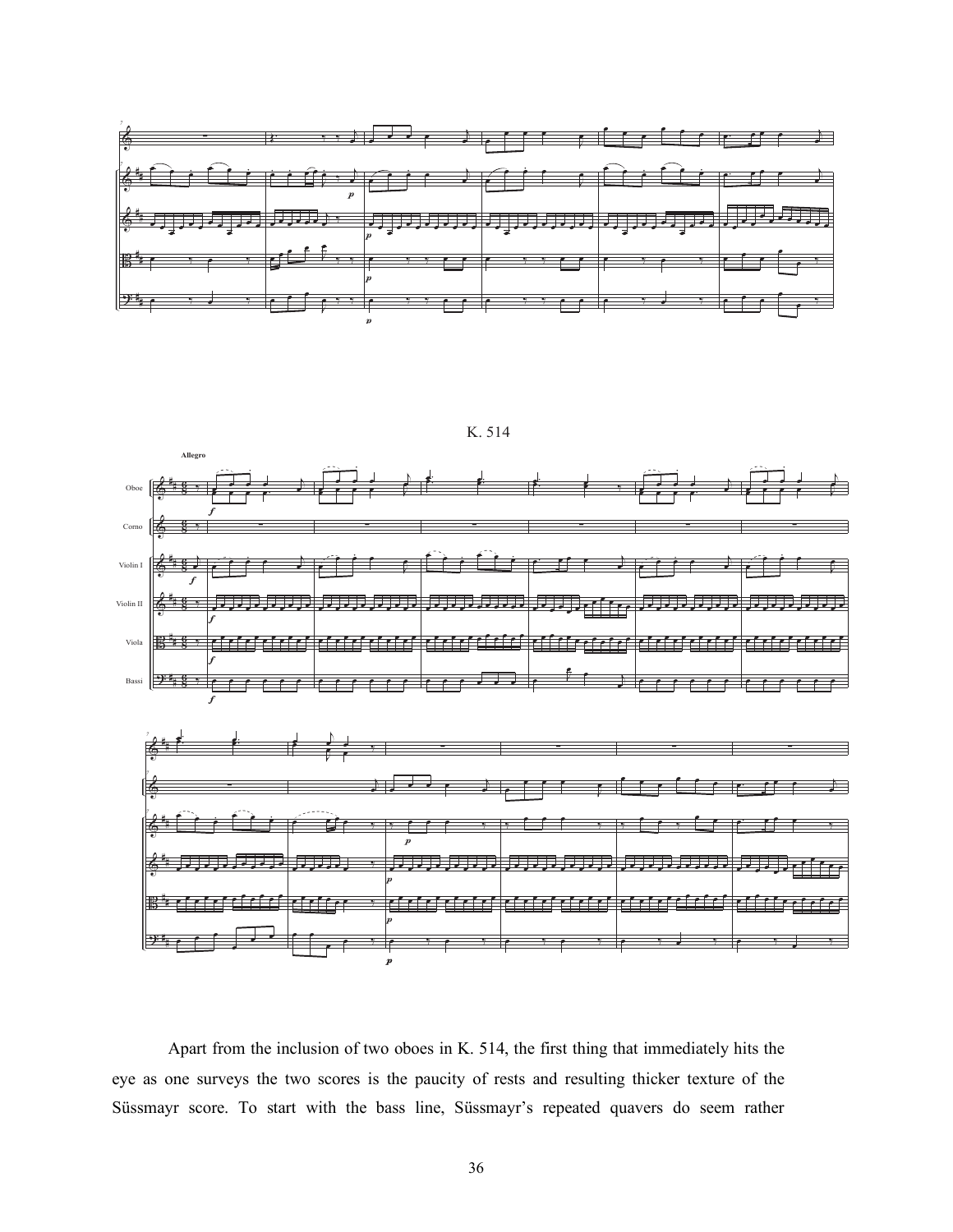pedestrian compared with Mozart's rhythm, which has a rest at the beginning of the second beat so that the two quavers that follow act as energising anacruses to the next bar: since the violas double the bassi, Mozart's texture is also the more transparent of the two. Note the typical Mozart device of the cadence bars 4 and 8 being the most rhythmically energetic, in contrast to Süssmayr's crotchet on the down beat of bar 4, the longest note in the part up to that point. Notice too how Mozart's approach to the dominant harmony in bar 4 from below avoids Süssmayr's hidden fifths with the first violins that arise as the result of the upward octave leap of his bass part.

Note too the greater level of what one might call differentiation or characterisation of the accompaniment: Mozart's second violin figure varies at the half bar (more character); when the first violins ornament the main melody in bars 5 and 6 it is the violas that join them in thirds *above* the second violins (bar 6) who therefore stay motivically consistent: the more 'obvious' choice would have been to have the higher instrument (the second violins) duet with the firsts' ornament, thus changing the role of both parts. There is consistency in the Süssmayr too, but of the rather less subtle variety of an unchanging texture, since his second four measures are without the ornamentation and, except for the necessary adjustment of cadence, an exact repeat of the first phrase.

In addition to the ornamentation, Mozart's melody in bar 8 has more variety by replacing the crotchet D with two quavers and his first violins duet again with the violas. The Mozart has variety within the economy and the function of each line is clear, differentiated and consistent. By comparison, with one exception,<sup>9</sup> Süssmayr's is a sort of late eighteenth century 'default setting' orchestration: correct and getting the job done, but looking awfully like the 'mere remplissage' described by Novello in 1829. His contributions to the Requiem have the same look to them. Ironically, exactly where one might expect a composer of lesser skill to double the melody – at the entry of the soloist – Süssmayr doesn't: he inserts a rest at the beginning of the bar, which is actually a little more interesting than Mozart's exact doubling.10

While it would perhaps be unfair to berate Süssmayr for his lack of ability to live up to Mozart on the evidence of a comparison between K.412 and K.514 alone, the technical differences that such a comparison reveals are amply in evidence in his completion of the Requiem. Simply put, compared with Mozart's methods of generating accompaniments and

 <sup>9</sup> Süssmayr's first violin part at the entrance of the soloist is actually more interesting than Mozart's

<sup>&</sup>lt;sup>10</sup> Though this could also represent Mozart's sense of humour, as he marks in the score at this point "a lei Signor Asino", one of many well-documented insults to his soloist throughout the score